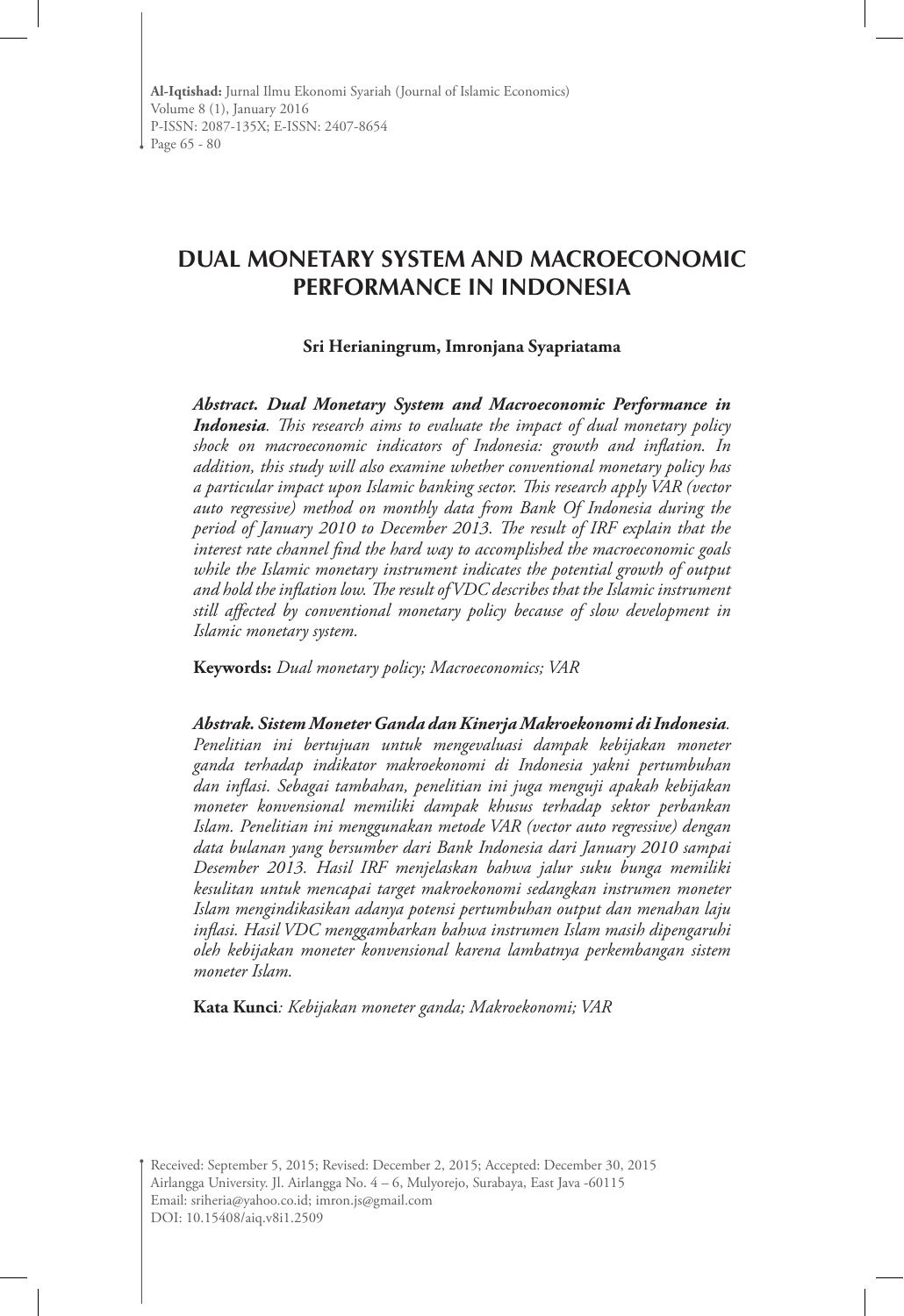**Al-Iqtishad:** Jurnal Ilmu Ekonomi Syariah *(Journal of Islamic Economics)* Vol. 8 (1), January 2016

### **Introduction**

Monetary policy is an instrument of the central bank for accomplishing the macroeconomics objective such as the growth of output, price stability, and indirectly affects the unemployment rate. However, it can not be denied that sometimes the implementation of an instrument of monetary policy could potentially produce a wide range of impacts that are not expected (Mishkin, 1995), so, to be successful in conducting monetary policy, the monetary authorities must have an accurate assessment and better understanding of the mechanisms through which monetary policy supports the macroeconomic goals. Indonesia uses the dual monetary system to control the circulation of funds in order to encourage the conventional loan and Islamic financing on variety business sectors. The dual banking system in Indonesia has been formally running since 1998, marked with the promulgation of Act (the ACT) of banking in 1998 and continued with the designation of the banking ACT in 1999, which gives the authority to Bank Of Indonesia (the central bank) to run the dual monetary policy: conventional and Islam.

Conventional monetary policy applied the interest rate in the transmission of monetary policy. However, this action is most likely does not comply with the expectation, because, *first*, there is trade-off in the implementation of tight and loose monetary policy. Tight monetary policy means there is the potential of low inflation but followed by low output as a result of the higher cost of capital, while the loose monetary policy would bring output growth but it seems that inflation might be accelerate because of the overheated economy. *Second*, the change of economics agent motives like speculation activity, especially in the trading of derivative products, this case would make the money does not flow enough to the real sectors. In other words, macroeconomic goals are not accomplished.

Instrument of Islamic monetary policy using profit loss sharing, margin, and fee to replace the interest rate system because Islamic economic agent believe that the insterest as *Riba* component within the transmission of monetary policy. Profit loss sharing (PLS) system has the sense of justice that can be seen when the owners of capital and entrepreneurs work together in running business. If businesses are losing, then the loss will be bear along. Otherwise, if business makes profit then it will be divided according to the agreed ratio/*nisbah* (Abdullah & Chee, 2010). Islamic economic insists that the role of money must be able to optimally support the real sector and not making it as a tradable commodity. Therefore, Islamic economic agents are not recommended to play active in derivatives trading that do not involve an underlying assets, according to Islamic economics doctrine that forbid the existence of *riba*, gambling, and uncertainty in the economic activity.

Banks has a strategic role in allocating funds within the private sector, so,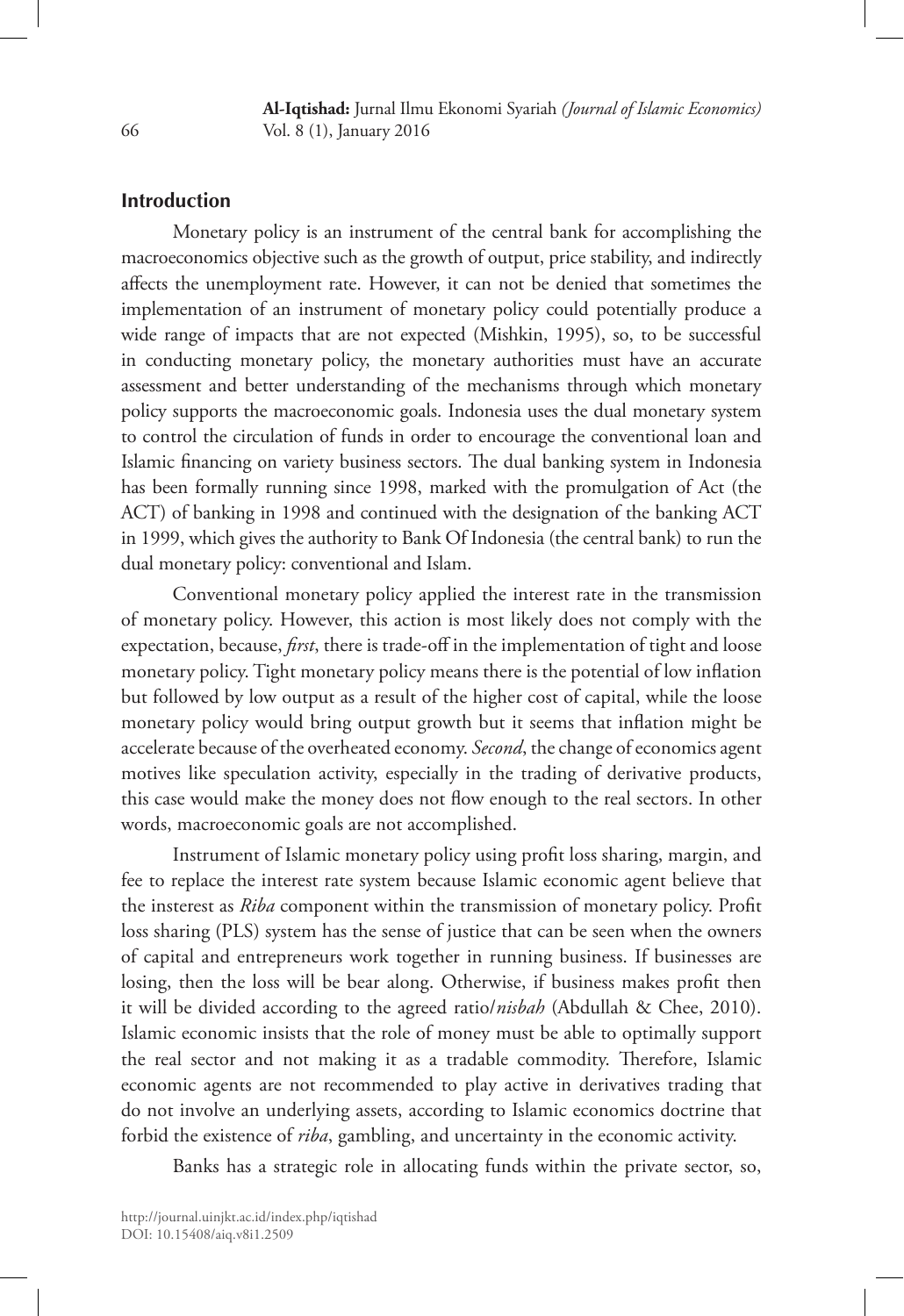the monetary authority should control the activity of their transactions in order to avoid negative impact that generated by such event. Bank Of Indonesia (BI) can do expansionary or contractive monetary policy depend situation within the economy, operationally, the stance of monetary policy is described through the setting of the policy rate which in this case is Bank Indonesia benchmark interest rate (BI Rate). The mechanism of BI Rate to affects the macroeconomic indicators called monetary transmission mechanism, this mechanism using various channels to connect the monetary policy and economy. This paper uses output growth and inflation as the indicators of macro economy because they are the goals of conducting monetary policy. Since BI formally using the Inflation Targeting Framework (ITF) in 2005, the highest level of inflation reachs 13,11% in 2006, during the same period, the highest economic growth in Indonesia is 6.35% in 2007. ITF uses BI Rate as benchmark policy to affect the interest rate, this action is expected may keep the inflation target. Dual monetary policiy in Indonesia is not only implementing conventional rate policy that reflected by conventional interbank money market (PUAB), but also uses Islamic policy rate that reflected by Islamic interbank money market (PUAS). PUAB then could affect the level of deposits and credit of conventional bank whereas PUAS affects the level of deposits and financing of Islamic banks. Finally, changes in credit/financing would affect the level of output and inflation.

The research about relationship between monetary policy, output growth, and inflation has been discussed by Fung (2002), Dabla-Norris & Floerkemier (2006), and Cheng (2006). These researchs just studied the interest-based monetary policy that affect the macroeconomic indicators namely output and inflation but did not discuss the interest-free monetary policy.



Figure 1. Macroeconomics Performance in Indonesia Source: World Development Indicators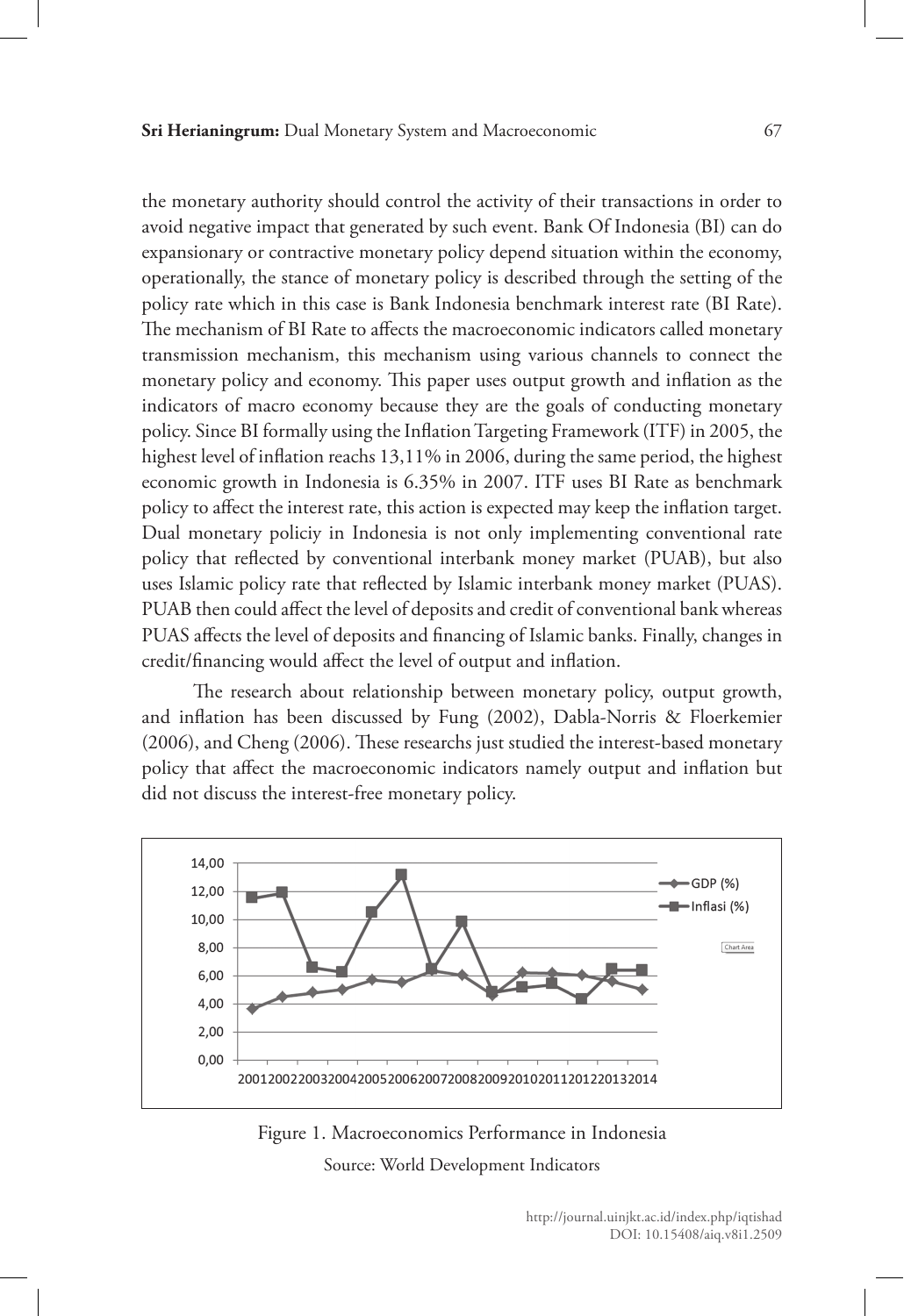**Al-Iqtishad:** Jurnal Ilmu Ekonomi Syariah *(Journal of Islamic Economics)* Vol. 8 (1), January 2016

Unfortunately, it is said by Siddiqui (in Ascarya, 2012) that Islamic monetary development still has no firm concept regard the transmission of monetary policy including its channel. To our knowledge, the idea of PLS as a core of monetary policy is still immature to be applied in the monetary system especially in Indonesia. Therefore, it is become the great need among scholars to empirically prove the effectiveness of Islamic monetary system. In Indonesia's case, because the design is dual monetary system, it is important to measure how the changes in conventional and Islamic monetary policy could impact the macroeconomics indicator. Based on these thought, this research aims to evaluate how the instruments of dual monetary policy could affect the macroeconomic indicators of Indonesia: growth and inflation. In addition, this study will also examine whether conventional monetary policy has a particular impact against Islamic banking sector. The second session of the study discusses the study of literature, the third session discusses the methodology, fourth session discusses the results, while the conclusion will be presented in the fifth session.

### **Literature Review**

The mechanism of conventional monetary transmission describes how policy changes in short-term nominal interest rates impact the real variables such as output and unemployment. Specific channels of monetary transmission operate through the effects that monetary policy has on interest rates, exchange rates, equity and real estate prices, bank lending, and firm balance sheets (Ireland, 2005). Monetary policy transmission in Indonesia that conducted via interest rate became the major issue in this discussion. One of the founders of contemporary Islamic monetary economics named Chapra (in Ascarya, 2012) did not describe specifically about the transmission policy. Therefore, to examine the effectiveness of Islamic monetary policy, some researchers adopt the concept of interest rates channel with equivalent modification.

Naveed (2015) suggested that the conventional banks are more sensitive to interest rate, while the Islamic bank did not get such impact. Interest rate did not make high impact against Islamic banks because Islamic banks are not using interest rate in their system. However, conventional banks are more stable than Islamic banks because they have higher amount of capital. According to the results of Variance Decomposition Analysis, monetary policy had no effect on the level of Islamic banks deposits. Only about 1% of the changes at the level of the Islamic bank deposits accounted for the impact of the monetary policy rate changes, while deposits and conventional loan are affected by the ONR (Overnight Rate) by 10% and 6%. Interesting thing here is the financing of Islamic banks are also affected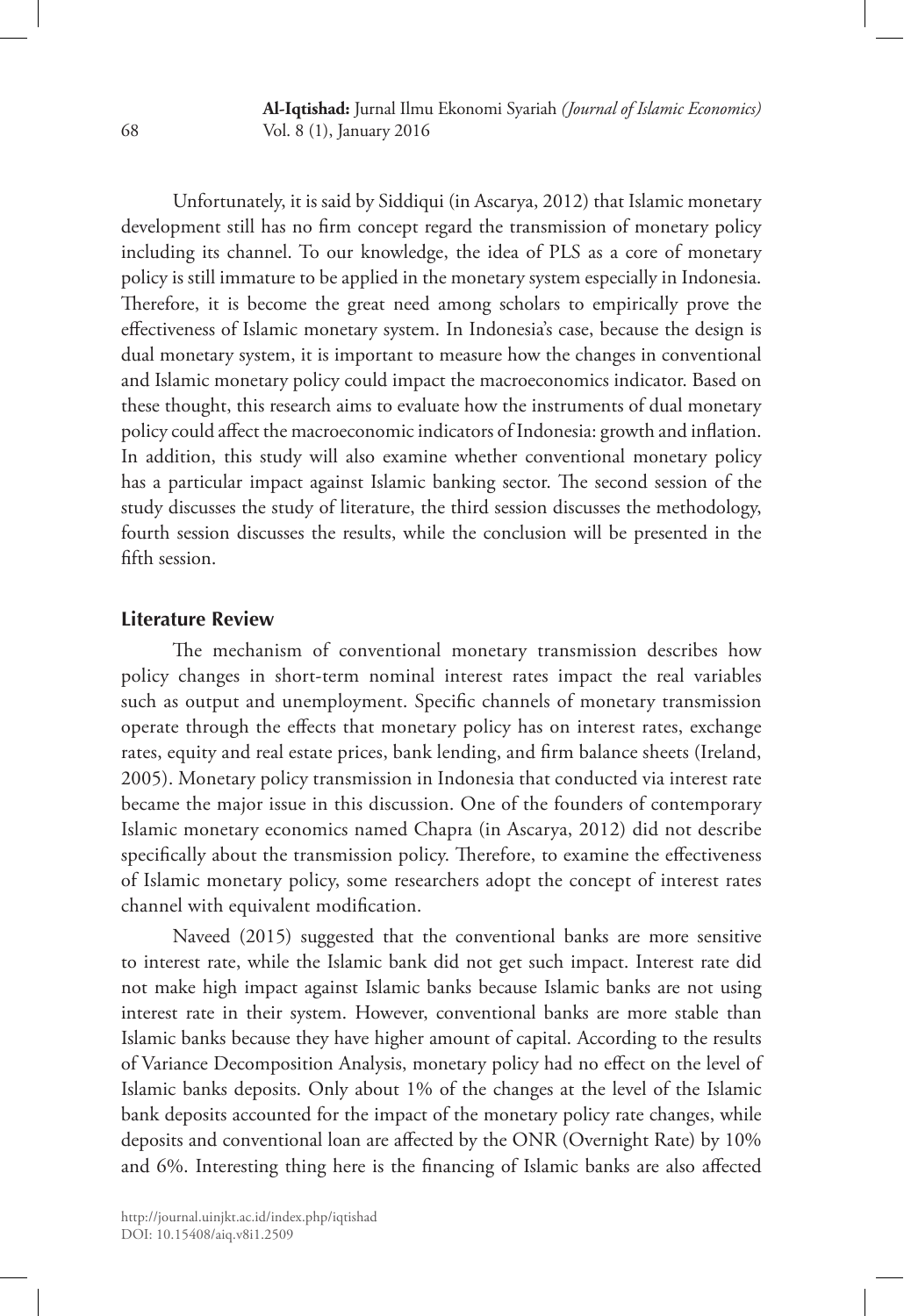by the ONR amounted to 6%. This suggests that conventional instruments also indirectly might affect the Islamic instruments.

Kassim (2009) found the result that contrary to the general expectations, the result show that the Islamic banks are relatively more sensitive to monetary policy changes, while the conventional banks items, particularly the conventional loan, are insensitive to the interest rate changes. This implies that the impact of monetary policy is more destabilizing on the Islamic banks than the conventional. The result of the study have important implications for the risk management practices of the Islamic banks, specially in dual banking system such as in Malaysia. Hakan and Gulumser (2011) explained in their research that the changes in interest rate not only affect to the conventional deposit and loan, but it affects the Islamic bank instruments too. This study shows that interest rate could negatively impact on Islamic deposit because the raise of interest rate would divert the attention of the third party so they prefer to deposit their money in conventional bank rather than Islamic banks. This research disproving the arguments claiming that Islamic banks are more stable than conventional bank just because their product is interest-free and the claim that said Islamic banks could gave positive contributions to achieve finance stability.

Those previous studies just provide the information about the impact of monetary policy against the Islamic and conventional banks, while the research about the impact on macroeconomic indicator is started by Sukmana and Kassim (2010). The macroeconomic indicator is economic growth and the research method using VAR model with the following:

$$
IPI = f(IF, ID, ONIGHT) \tag{1}
$$

IPI (Industrial production index) is a proxy of economic growth, IF is the financing of Islamic bank, ID is third party funds in Islamic bank, and ONIGHT is the overnight interest rate in the conventional interbank money market as an indicator of monetary policy.

Ascarya (in Ascarya, 2012) did the same thing by using Islamic instruments and macroeconomic indicators namely economic growth and inflation. Research methods using VAR model as follows:

| $IPI = f(IFIN, IDEP, PUAS, SBIS)$ | (2) |
|-----------------------------------|-----|
| $CPI = f(IFIN, IDEP, PUAS, SBIS)$ | (3) |

IPI is used as proxy of economic growth, CPI (Consumer price index) as proxy for inflation, IFIN is financing of the Islamic banks, IDEP is third party funds in Islamic banks, PUAS is the Islamic interbank money market, and SBIS is Islamics certificate of Bank Indonesia.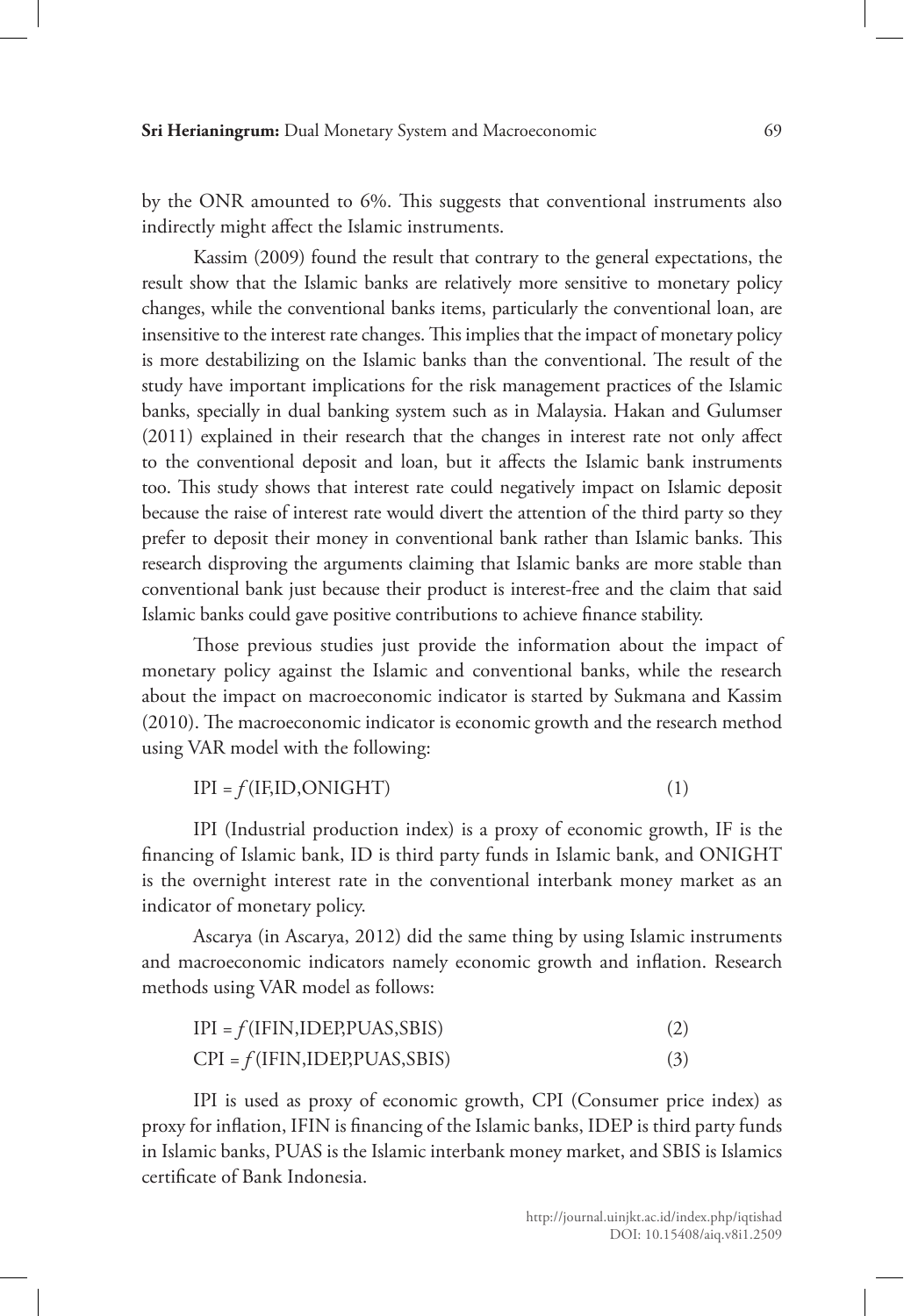### **Methods**

To analyze the impact of dual monetary policy against macroeconomic performance, then this study adapt the research model of Sukmana & Kassim (2010) and Ascarya (2010). The macroeconomics indicators are output (Industrial Production Index) and inflation (Consumer Price Index). Source of the data is from Bank Indonesia: January 2010 – December 2013. Equation (4), (5) and (6) are used as research model 1, 2, and 3.

$$
PI = f(CD, CL, ID, IF, PB, PS)
$$
 (4)

 $CPI = f(CD, CL, ID, IF, PB, PS)$  (5)

 $PS = f(BR, CD, CL, ID, IF, PB)$  (6)

Dual monetary policy instruments for this study are conventional interbank money market and Islamic interbank money market that represent conventional and Islamic monetary policy. We believe that choosing interbank money market as proxy for monetary policy is still fairly compatible eventough other studies are using conventional and Islamic BI's certificate. The reasons for choosing interbank money market are because it considerably relevant with deposits interest rate, reflected the condition of money market, and it may be affected by open market (Warijoyo and Zuverdi, 1998). Meanwhile the reason for choosing the BI certificate is to reach the base money target (Ramayandi & Rosario, 2010).

These policies would drive the rate of conventional bank deposits, conventional bank loans, Islamic bank deposits, and Islamic bank financing, then finally impact the level of output and inflation. In addition, the study also examined whether conventional monetary policy, i.e. BI rate has a particular impact against Islamic banking. Variables are transformed into the natural logarithm (Ln) except for variables that already in the units of percent (%).

| <b>Variable</b> | Definition<br>Variable   |                                               | Definition                     |  |
|-----------------|--------------------------|-----------------------------------------------|--------------------------------|--|
| CD              | Convensional<br>Deposits | BR(%)                                         | <b>BI</b> Rate                 |  |
| CL.             | Convensional Loan        | Conventional interbank money market<br>PB (%) |                                |  |
| ID              | Islamic Deposits         | PS(%)                                         | Islamic interbank money market |  |
| ΙF              | Islamic Financing        | <b>CPI</b>                                    | Consumer Price Index           |  |
|                 |                          | IPI                                           | Industrial Production Index    |  |

| Table 1. List of Variables |
|----------------------------|
|----------------------------|

http://journal.uinjkt.ac.id/index.php/iqtishad DOI: 10.15408/aiq.v8i1.2509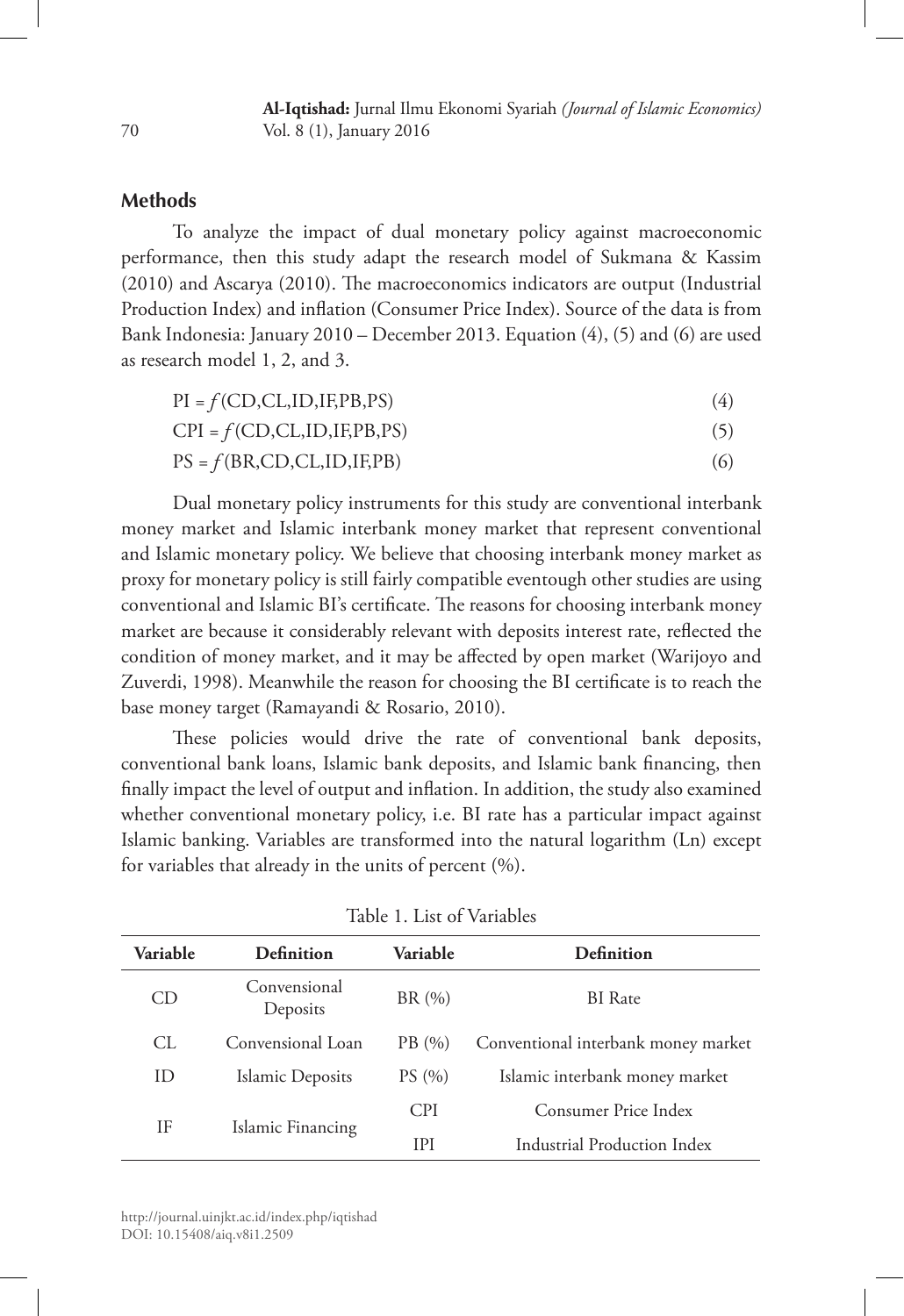### **Results and Discussion**

#### **Unit root test**

The technique of testing method using ADF (Augmented Dickey-Fuller), the length of the lag are automatically selected based on SIC (Schwartz Information Criterion) with maximum lag of 9. Test results in Table 2 shows that most of the variables are not stationary at I (0). Therefore, this model can be extended on the model of estimation of VAR I (1) or VECM in accordance with the test results of the Cointegration test.

| ADF test results |                                  |             |               |             |                         |
|------------------|----------------------------------|-------------|---------------|-------------|-------------------------|
| Series           | Level<br><b>First Difference</b> |             |               | Level       | <b>First Difference</b> |
|                  | Prob.                            | Prob.       | <b>Series</b> | Prob.       | Prob.                   |
| CD               | $0.0120**$                       | $0.0000***$ | <b>CPI</b>    | 0.9173      | $0.0000***$             |
| CL               | 0.9508                           | $0.0000***$ | <b>BR</b>     | 0.9417      | $0.0098***$             |
| ID               | 0.1954                           | $0.0000***$ | <b>PB</b>     | 0.9995      | $0.0767*$               |
| IF               | 0.5634                           | $0.0632*$   |               | $0.0056***$ | $0.0000***$             |
| <b>IPI</b>       | $0.0013***$                      | $0.0000***$ | <b>PS</b>     |             |                         |

Table 2. ADF Test Results

*\*significant at 10% \*\* significant at 5% \*\*\* significant at 1%* 

#### **Cointegration Test**

Cointegration is defined to exist if two or more series are linked to form an equilibrium long run relationship, eventhough the series themselves may contain stochastic trends (non-stationary). They will nevertheless move closely together over time and difference between them will be stable (Harris, 1995). The Johansen Cointegration Test is a technique to find out the longterm relationship between variables. Test results that based on Trace Statistics suggest that the three of research model has cointegrated variables at least in one rank at the level of 5% significance. Thus, due to the existence of cointegration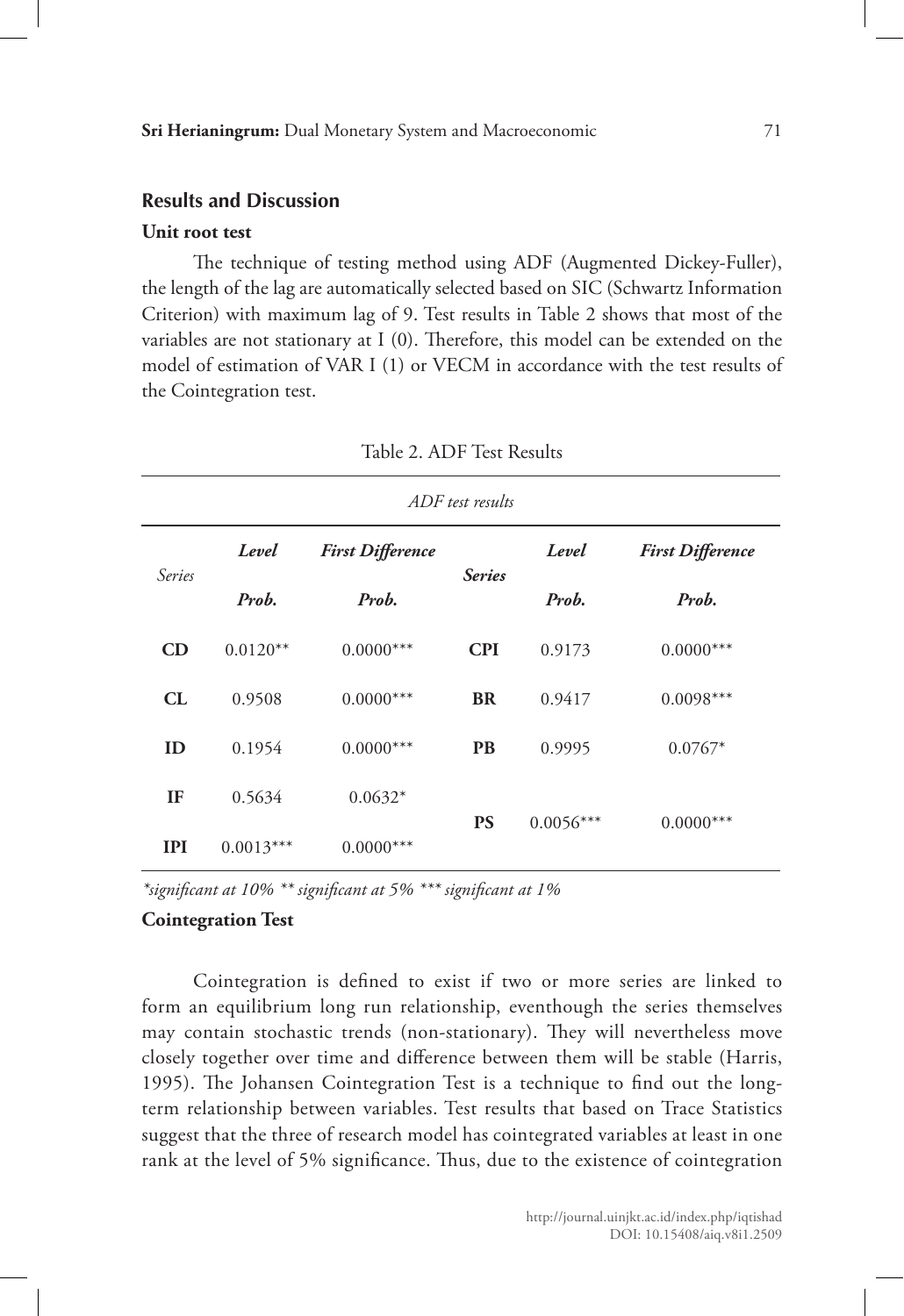relationship within variable then estimation technique will be extended to the VEC model.

### **Impulse Response Function and Variance Decomposition**

Model 1 and 2 use the IRF analysis to answer the impact of dual monetary policy shock against macroeconomic indicator, while model 3 uses the VDC analysis to invetigate the particular impact of conventional monetary policy against the Islamic variable.

IRF result for model 1 (LnIPI) illustrates that the conventionals variables shock do not always get positive response by variable output. PB has negative impact to output in the  $2<sup>nd</sup>$  period then return to the equilibrium in the  $6<sup>th</sup>$ period and then increasing output at the next period. CD affects the raise of output in the 2<sup>nd</sup> period but otherwise in the 4<sup>th</sup> period, CD affects the raise of output again after back at the equilibrium in the  $6<sup>th</sup>$  period. CL only has positive impact upon output in the  $2<sup>nd</sup>$  period, then return to equilibrium in the  $3<sup>rd</sup>$ period and subsequent impact on the decreasing output. Meanwhile, compared to conventional factor, the shocks of Islamics variables consistently get the positif response by the level of output. Impact of ID and IF to the ouput growth can be seen in the  $3<sup>rd</sup>$  and  $2<sup>nd</sup>$  period after moving along in the equilibrium point. On the other hand, the level of ouput has positif response to variable PS because PS is not based on interest rate but it based on profit loss sharing of IMA's certificate (Interbank Mudharabah Investment).

| Model 1       |            |           |                |         |  |
|---------------|------------|-----------|----------------|---------|--|
| Hypothesized  | Trace      |           |                |         |  |
|               | Eigenvalue | Statistic | Critical Value | Prob.** |  |
| None $*$      | 0.878517   | 254.4989  | 139.2753       | 0.0000  |  |
| At most $1^*$ | 0.749319   | 161.7476  | 107.3466       | 0.0000  |  |
| At most $2*$  | 0.675954   | 100.8703  | 79.34145       | 0.0005  |  |
| At most 3     | 0.436729   | 51.28807  | 55.24578       | 0.1068  |  |

Table 3. Johansen Cointegration Test Result

http://journal.uinjkt.ac.id/index.php/iqtishad DOI: 10.15408/aiq.v8i1.2509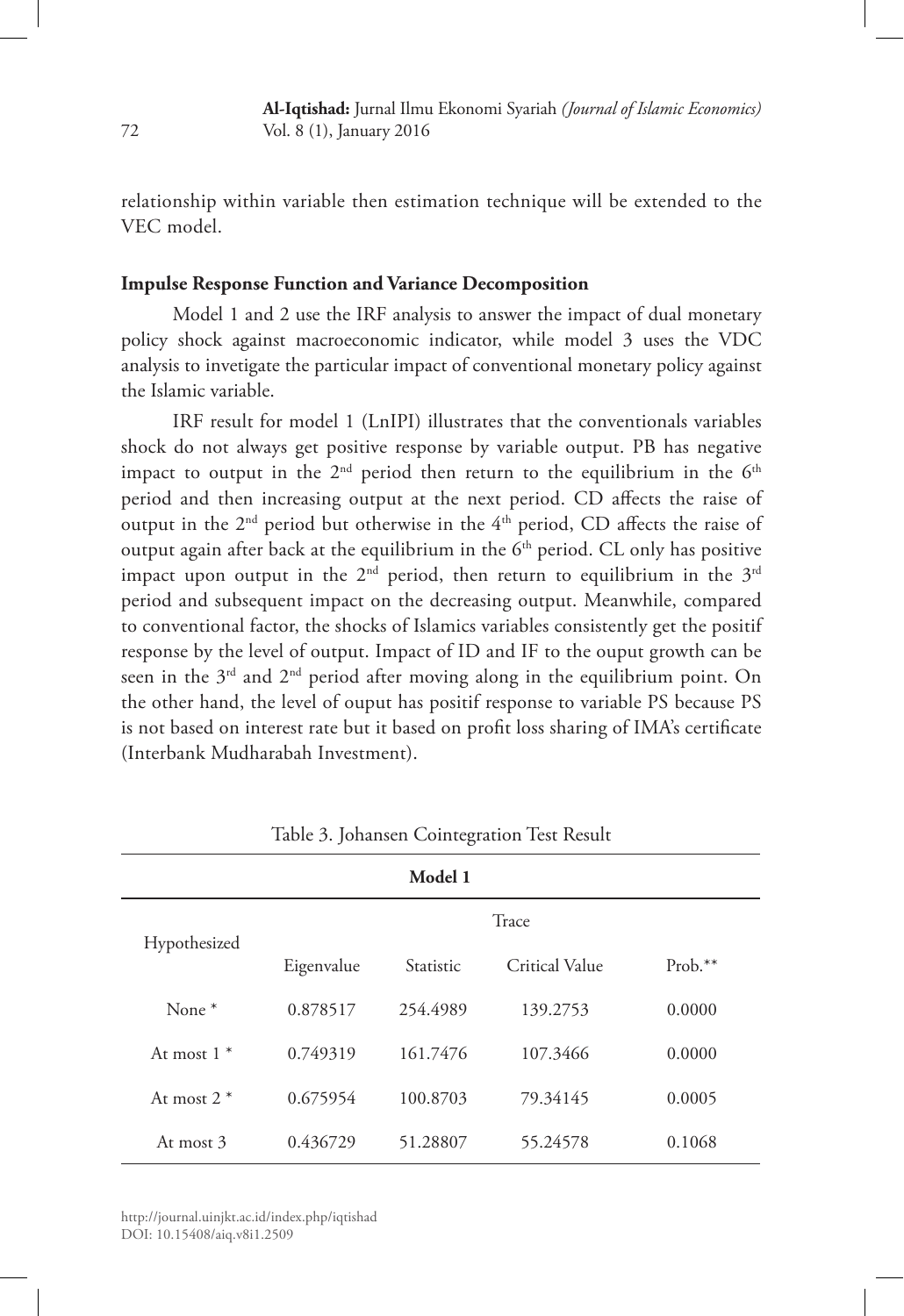| Model 2           |            |           |                       |           |  |  |
|-------------------|------------|-----------|-----------------------|-----------|--|--|
|                   | Trace      |           |                       |           |  |  |
| Hypothesized      | Eigenvalue | Statistic | Critical Value        | $Prob.**$ |  |  |
| None $*$          | 0.919880   | 331.6028  | 139.2753              | 0.0000    |  |  |
| At most $1 *$     | 0.853455   | 220.5369  | 107.3466              | 0.0000    |  |  |
| At most $2*$      | 0.699732   | 136.0383  | 79.34145              | 0.0000    |  |  |
| At most $3*$      | 0.619692   | 83.10271  | 55.24578              | 0.0000    |  |  |
| Model 3           |            |           |                       |           |  |  |
| Hypothesized      | Trace      |           |                       |           |  |  |
|                   | Eigenvalue | Statistic | <b>Critical Value</b> | $Prob.**$ |  |  |
| None <sup>*</sup> | 0.878193   | 279.6831  | 139.2753              | 0.0000    |  |  |
| At most $1 *$     | 0.747734   | 187.0492  | 107.3466              | 0.0000    |  |  |
| At most $2*$      | 0.673949   | 126.4492  | 79.34145              | 0.0000    |  |  |
| At most $3*$      | 0.575922   | 77.13843  | 55.24578              | 0.0002    |  |  |

*\*\* significant at 5%*

IRF result for model 2 (lnCPI) describes that the shock of conventional variable which get negative response by the level of inflation is variable CD only, whereas PB and CL have positive response. In other words, PB and CL cause the raise of general price while CD could decrease the level of inflation in the 8<sup>th</sup> period. Raising the interest rate is a reflection of tight monetary policy that makes the cost of capital become more expensive, signaling higher price, then accelerates inflation. Unlike the conventional variable, shocks of Islamic instruments have negative response from inflation. PS, ID, and IF could decrease inflation in the  $4<sup>th</sup>$ ,  $2<sup>nd</sup>$ , and 2<sup>nd</sup> period. Islamic interbank money market affects the level of Islamic deposit and financing, than this action would impact the composition of Islamic bank financing. Funds that distributed by Islamic banks use the PLS system, this system keep the output production from the high cost of capital that drived by interest rate and finally gave some contribution to restrain the level of inflation.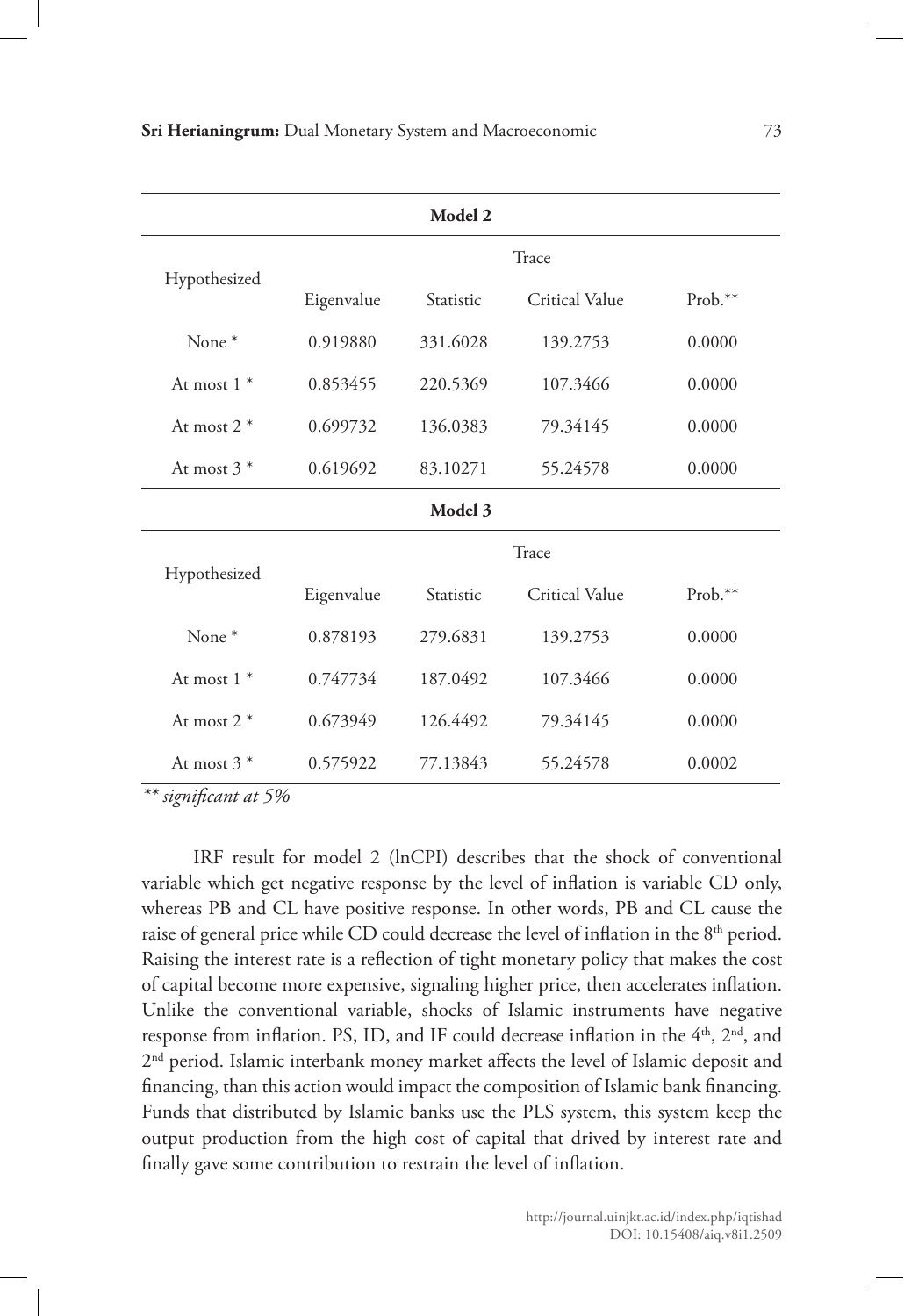Accumulated Response to Cholesky One S.D. Innovations



Figure 2. IRF Model 1

The result of VDC shows that the PS is dominantly affected by itself in the 1<sup>st</sup> period and than continue to fall until 20<sup>th</sup> periode but it still dominant by itself. In the 6<sup>th</sup> period, the effect of BR starting to show as a variable that has particular impact upon PS and keep slowly going up until the  $20<sup>th</sup>$  period with maximum value of 11,67%. This condition describe that PS is affected by conventional instrument i.e BI Rate. Conceptually, BI rate should not affect the Islamic variable because it is an interest-based instrument. However, practically, BI rate is the benchmark for the rate of PS. Therefore, Islamics monetary instrument yet can not be said free from conventionals policy.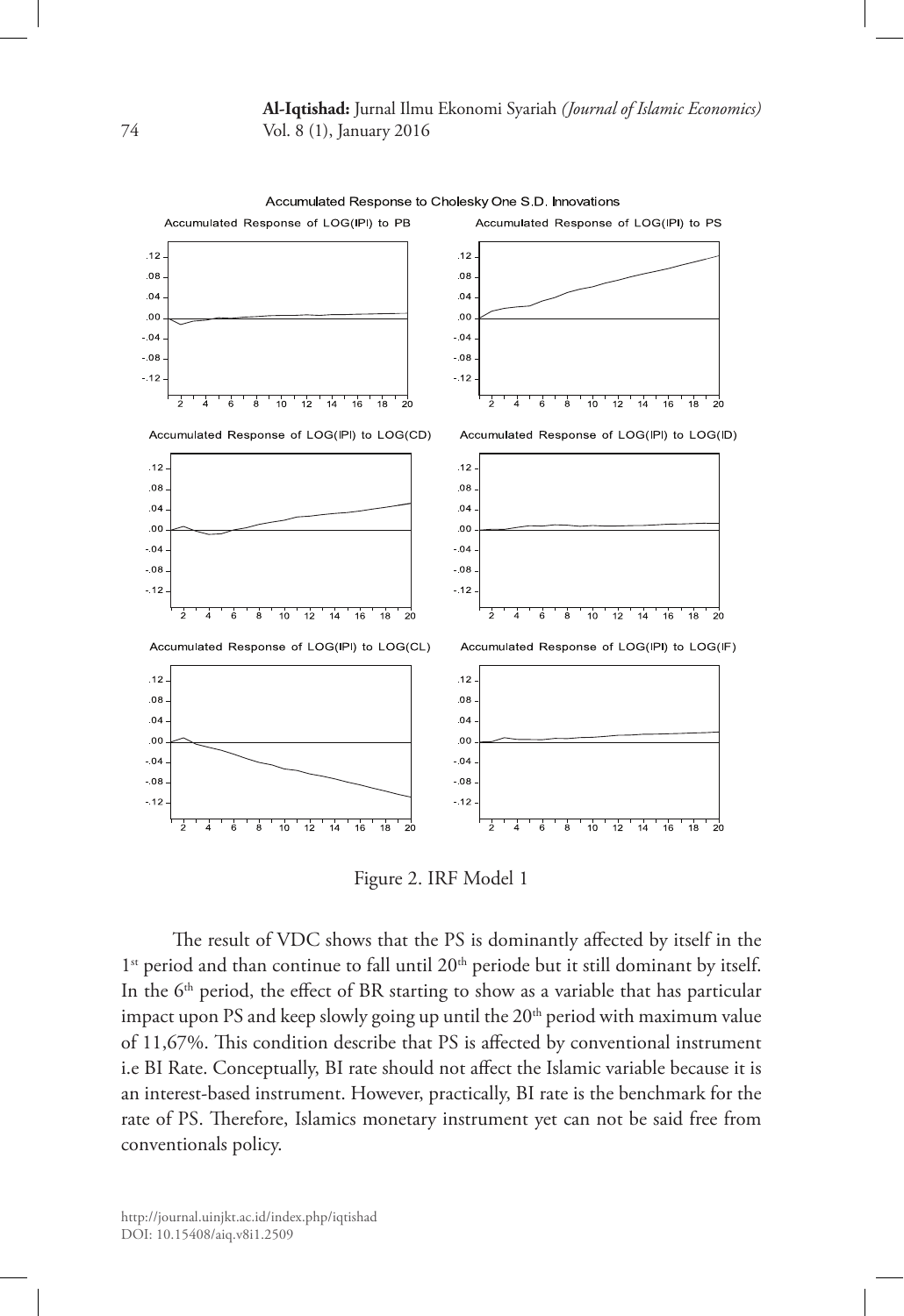

Accumulated Response to Cholesky One S.D. Innovations

Figure 3. IRF Model 2

### **Some Lessons from Dual Monetary**

The goal of monetary policy is to fulfill the macroeconomic objectives such as output growth, price stability, and indirectly affects the unemployment rate. In order to achieve these goals, monetary authority uses interest rate as core design for conducting the policy. However, it requires accurate information to decide between tight and loose monetary policy that could comply with those monetary objectives. There are some suggestions that interest rates do not play the central role that they do in traditional monetary theories. The interest rate is not like conventional price, but it is looks like a "promise" between lenders and borrowers to pay an amount in the future. Promises are often broken, if they are not, there would be no issues in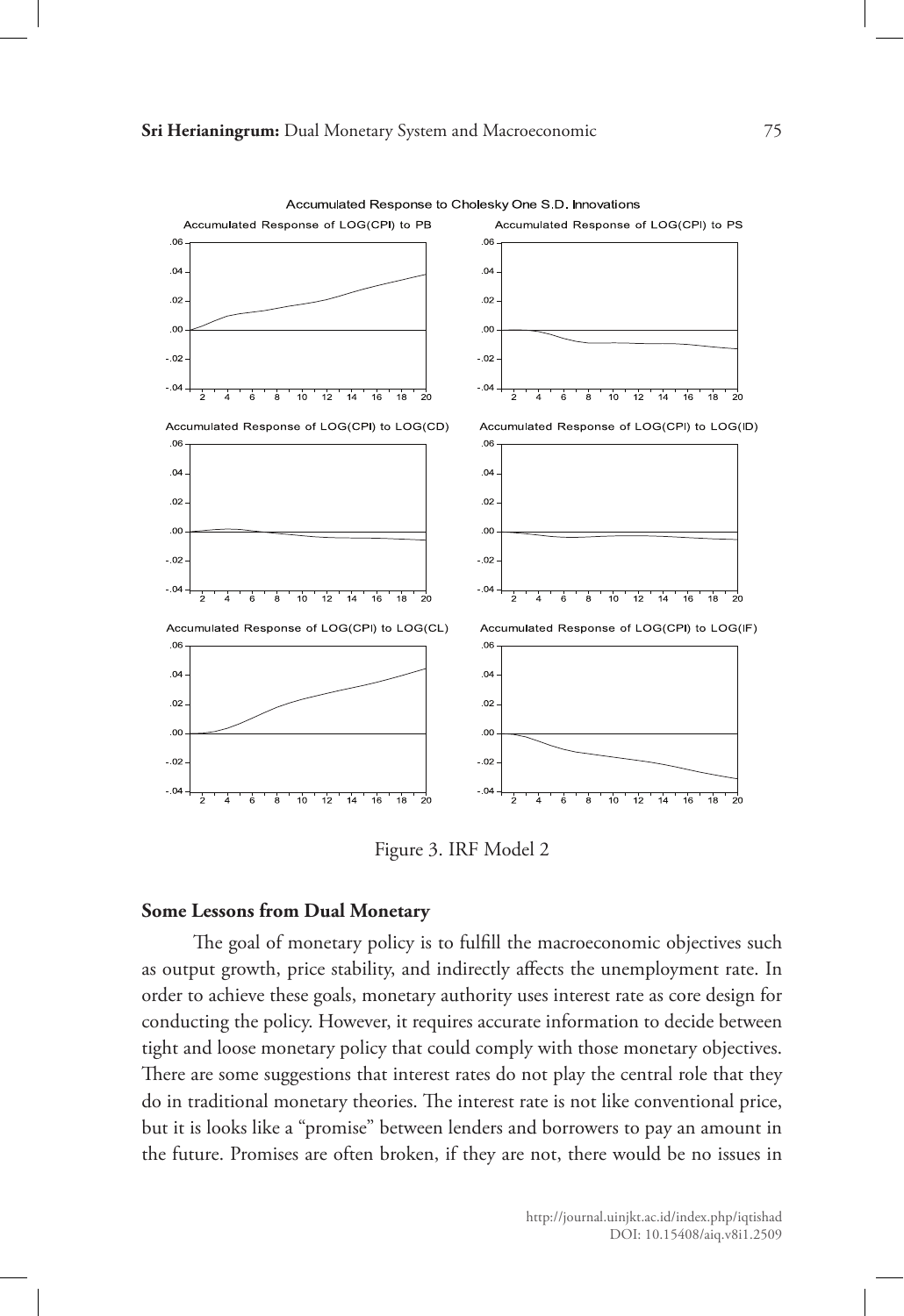determining the credit worthness. Credit is not primarily allocated via something like an auction market but allocated by system of which potential lenders make judgements about the risk associates with various borrowers (Greenwald and Stiglitz, 2003). Meanwhile, the Islamic monetary policy suggest PLS system that could control the economics because money does not generate itself but it increase or accumulates, justifiably, through "actual" investment in accordance with various Islamic modes/*akad* of investment (El-Ghazali, 1994).

Impact of conventional monetary policy against the growth of output in this study shows that the interest rate channel has low contribution on the level of output. The rate of interbank money market is influenced by BI Rate. The range of BI Rate between 6,5%-7,5% from 2010-2013 reflects the implementation of tight monetary policy that aims to achieve the price stability but could not highly increase the level of output, when the impulse is interbank money market, the response of output is slightly positive. Growth in output is the result of improving variety of resources, one of which is financed by the capital savings, so, higher cost of capital that drived by interest rate would not highly increase the level of output. The result also shows that conventional monetary policy accelerates the level of inflation, it could be said that the more interest-based loan circulate within economy, the more it raises inflation. Meanwhile, Islamic monetary policy has positive relationship with the level of output. Islamic interbank money market is not interest-based instrument but based on interbanks profit-loss sharing, so, it is not only could increase the level of output but also hold the inflation. According to Islamic principle, the cost of capital lies in the profit of projects investement. On the other hand, share in the profit is the cost of capital (El-Ghazali, 1994). So the "promise" between lenders and borrowers is not to pay an amount in the future like interest rate, but to share the profit and loss according to their contract. However, it can not be denied that Islamic banks only have 5% market share with below 10 million of customers, so, they still have a long way to go to become the main focus of monetary policy. VDC analysis shows the obvious result that Islamic monetary instrument yet can not be said free form conventional influence, it is because the monetary policy design is based on interest rate that represented by BI rate, so the Islamic instrument has to follow that stance.

The result is slightly different with Banjarnahor (2008), Anuniyyah et al (2010), Anuniyyah et al (2013), Ascarya (2012), and Sanrego (2013). Eventough we did not employ SBI and SBIS as we explained earlier, our finding is fairly consistent with those previous study, these researchs show that conventional monetary has positive relationship with inflation while Islamic monetary has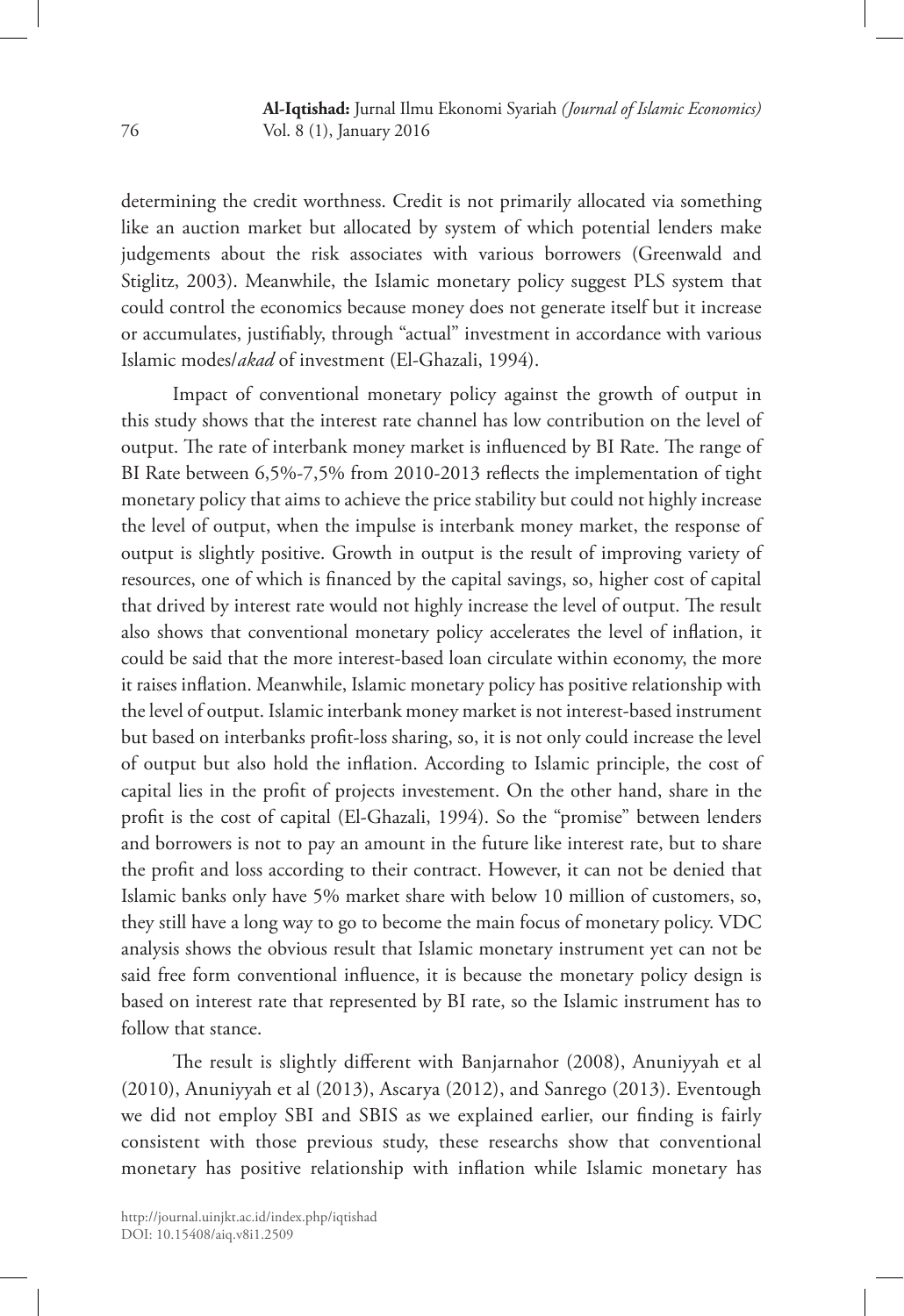negative relationship. On the other side, Anuniyyah et al (2010) and Anuniyyah et al (2013) employed SBIS as their proxy for Islamic monetary instrument but this study is not. Their result shows that SBIS is unable to support the growth of output because it is used just as an instrument of absorbing the idle fund that did not allocated to the real sector financing, while this study shows that Islamic monetary proxied by Islamic interbank could increase the output because that idle fund is allocated (with Islamic *akad*) to the other banks so the fund could be injected to real sector.

## **Conclusion**

Monetary policy is an instrument of the central bank for accomplishing the macroeconomics objective such as the growth of output, price stability, and indirectly affects the unemployment rate. The result of IRF explain that the interest rate channel find the hard way to accomplish the macroeconomic goals while the Islamic instrument indicates the potential growth of output and holding the inflation low. Interest rate would raise the cost of capital, signaling the higher price, and lower output. Islamic instrument uses the profit loss sharing system, this system keep the output production from the high cost of capital that drived by interest rate. The result also shows that Islamic monetary instrument yet can not be said free form conventional influence because the monetary policy design is based on interest rate that represented by BI rate, it disproving the claim that Islamic banks are not affected with interest-based policy instrument. This condition occurs because conventional banks are the old players that have higher market share than Islamic banks. Those findings empirically conclude that, compared to conventional monetary, Islamic monetary policy could fulfill the macroeconomics goals: growth of output and low inflation.

The results show that Islamic monetary is fairly more relevant to achieve macroeconomic goals. So the monetary authority should have more attention to development of Islamic monetary, like trying to slowly reduce the domination of interest-based instrument e.g SBI or conventional interbank money market, encourage the Islamic instruments, and convince the government to shift part of their deposit from conventional to Islamic banks, because, the greater chances is what the Islamic monetary need to make a room for its improvement and achieving macroeconomic objectives. Monetary authority also may reduce using SBI/SBIS to absorb the funds, but keep them circulate enough through financing to produce goods and service instead generate them through bonus (SBIS) and interest (SBI).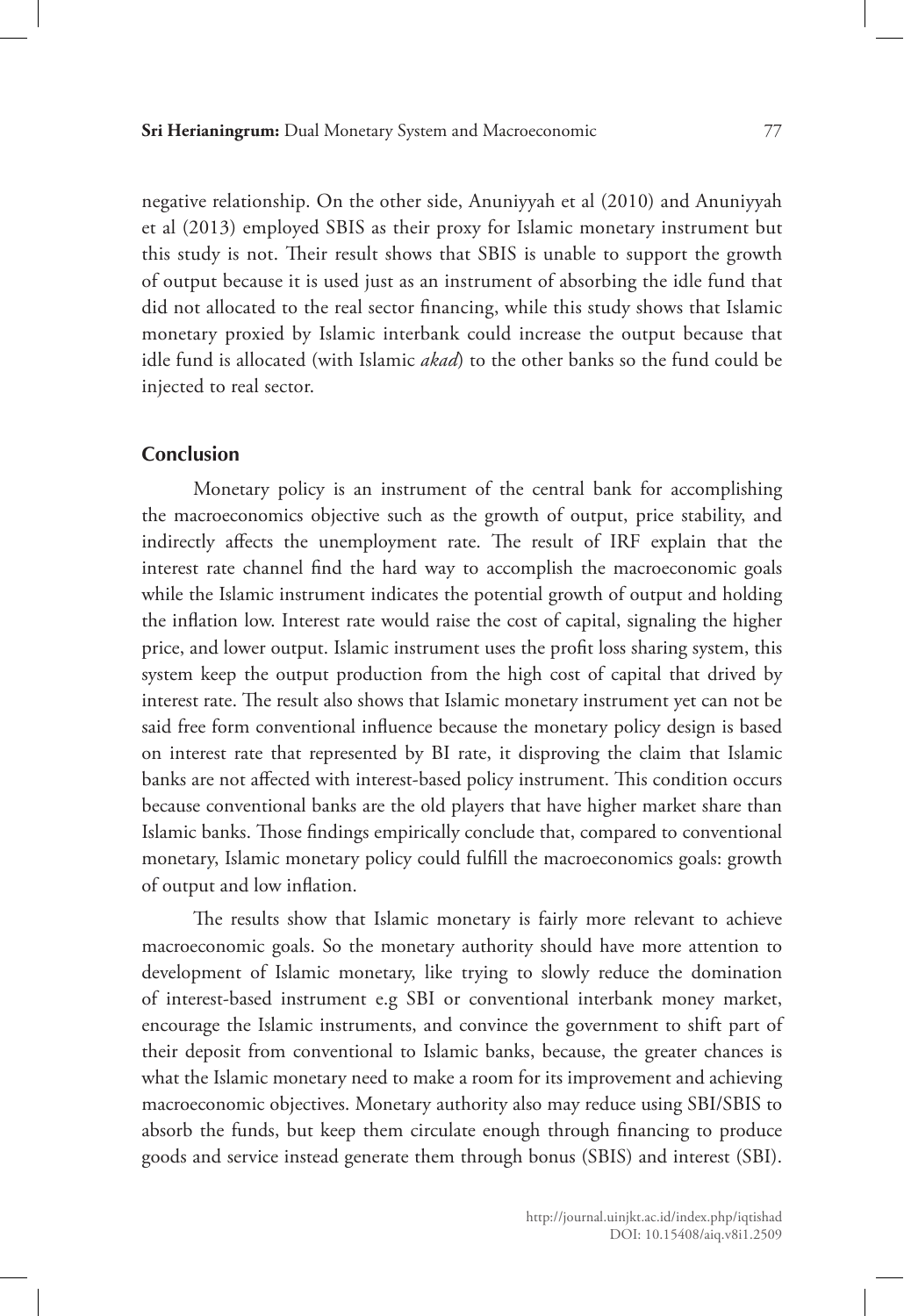We believe that there are some limitations in this research because it must be another Islamic instrument beside Islamic interbank money market and another control variable that could reflect the condition of Indonesia's macro economy. So it would be usefull for the future research to find more comprehensive discussion regarding Islamic monetary.

### **References**

Abdullah, D.V. & Chee. K. (2010). *Buku Pintar Keuangan Syariah*. Jakarta: Zaman.

- Anuniyyah, Q, et.al. (2010). *Analisis Pengaruh Instrumen Moneter Syariah Dan Konvensional Terhadap Pertumbuhan Sektor Riil Di Indonesia.* Iqtisodia, Jurnal Ekonomi Islam Republika, pp. 6.
- Anuniyyah, Q, et.al. (2013). *Dynamic Analysis Of Islamic Bank And Monetary Instrument Towards Real Output And Inflation In Indonesia*. Proceeding Of Sharia Economics Conference, Hannover, pp. 154-162.
- Ascarya. (2012). *Alur Transmisi Dan Efektifitas Kebijakan Moneter Ganda Di Indonesia*. Buletin Ekonomi Moneter dan Perbankan, Vol. 14, No. 3, hlm. 283-315.
- Asteriou, D. & Hall, S. G. (2007). *Applied Econometrics: A Modern Approach*. Revised Edn. New York: Palgrave Macmillan.
- Banjarnahor, N. R. (2008). *Mekanisme Suku Bunga SBI sebagai Sasaran Operasi Kebijakan Moneter dan Variabel Makroekonomi Indonesia: 1990.1-2007.4.*  Buletin Ekonomi Moneter dan Perbankan, pp. 22-51.
- Cheng, K.C. (2006). *A VAR Analysis of Kenya's Monetary Policy Transmission Mechanism: How Does the Central Bank's REPO Rate Affect the Economy?* IMF Working Paper No. 300 pp. 1-28.
- Dabla-Norris, E. & Floerkemier, H. (2006). *Transmission Mechanisms of Monetary Policy in Armenia: Evidence from VAR Analysis.* IMF Working Paper No. 248, pp 1-29.
- El-Ghazali, A. H. (1994). *Profit Versus Bank Interest In Economic Analysis And Islamic Law*. Islamic Economics Translation. Jeddah: IDB-IRTI.
- Enders, W. (2004). *Applied Econometric Time Series*. New York: John Wiley & Sons.
- Ertürk, M. & Yüksel, S. (2013). *Casual Link Between Islamic And Conventional Banking: Evidence From Turkish Banking Sector*. Research Department Of Borsa Istanbul, Working Paper Series, No. 6, pp. 1-20.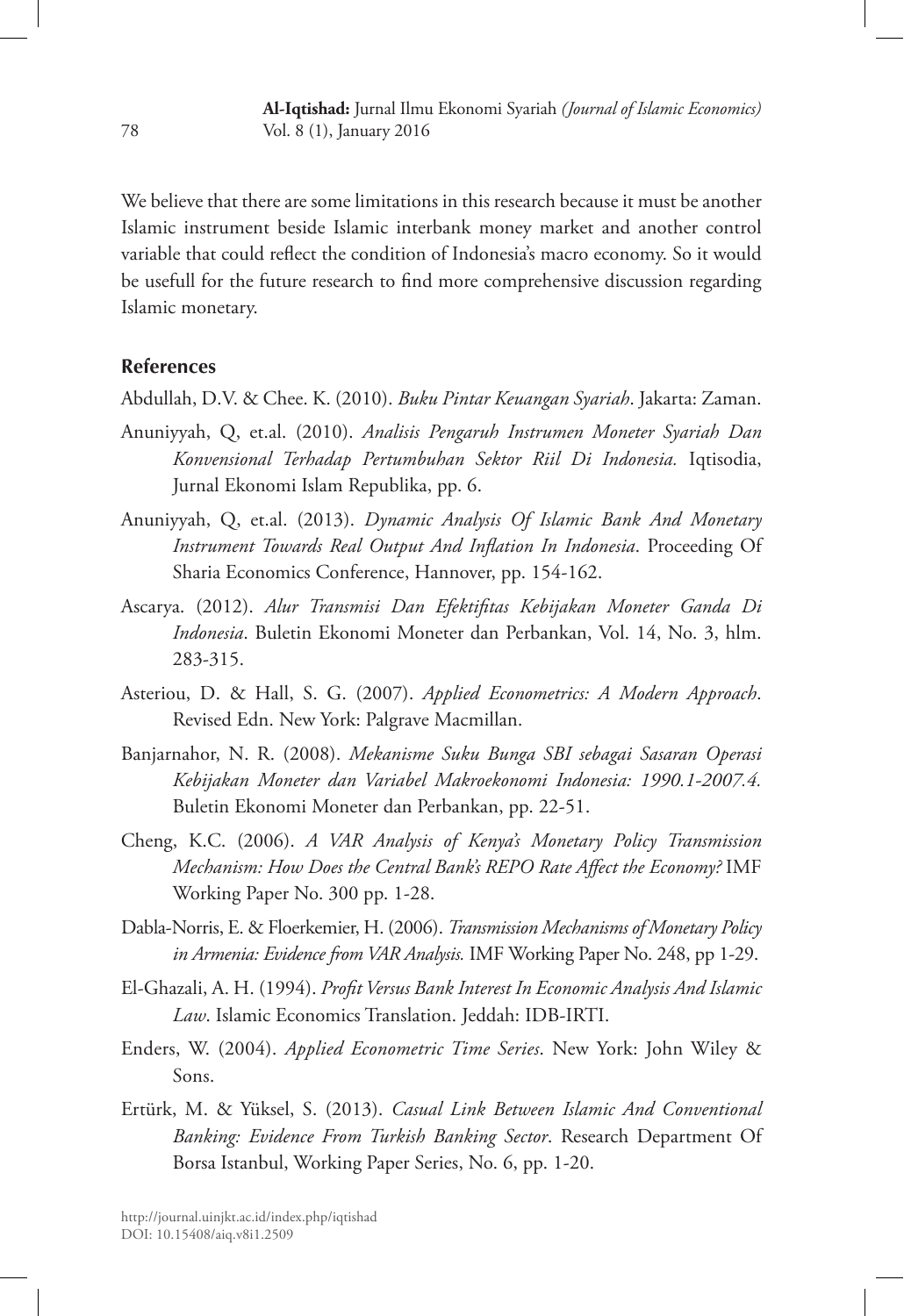- Fung, B. S. C. (2002). *A VAR Analysis of the Effects of Monetary Policy in East Asia*. BIS Working Papers No. 119, pp 1-23.
- Greenwald, B. & Stiglitz, E. J. (2003). *Toward A New Paradigm In Monetary Economics*. United Kingdom: Cambridge University Press.
- Hakan, E.E. & Gulumser, A.B. (2011). *Impact Of Interest Rates On Islamic And Conventional Banks: The Case Of Turkey*. MPRA Paper No. 29848, pp. 1-18.
- Haron, S. & Ahmad, N. (2000). *The Effects Of Conventional Interest Rates And Rate Of Profit On Funds Deposited With Islamic Banking System In Malaysia*. International Journal of Islamic Financial Services, Vol. 1, No. 4, pp. 1-7.
- Ireland, N. P. (2005). *The Monetary Transmission Mechanism*. Federal Reserve Bank of Boston, No. 06-1, pp. 1-13.
- Kassim, S.H. (2009). *Impact Of Monetary Policy Shocks On The Conventional And Islamic Banks In A Dual Banking System: Evidence From Malaysia*. Journal Of Economic Cooperation And Development, Vol. 30, No. 1, pp. 41-58.
- Kasri, R. & Kassim, S. (2009). *Empirical Determinants Of Saving In The Islamic Banks: Evidence From Indonesia*. Jkau, Islamic Econ, Vol. 22, No. 2, pp. 181-201.
- Mishkin, F.S. (1995). *Symposium On The Monetary Transmission Mechanism*. Journal Of Economics Perspectives, Vol. 9, No. 4, pp. 3-10.
- Naveed, M.Y. (2015). *Impact Of Monetary Policy Shocks In A Dual Banking System In Pakistan: A Vector Auto Regressive Approach*. European Academic Research Vol. 1i, Issue 11, pp. 14684-14700.
- Pesaran, M.H. & Shin, Y. (1998). *Generalized Impulse Response Analysis In Linear Multivariate Models*. Economic Letters, Vol. 58, pp. 17-29.
- Ramayandi, A. & Rosario, A. (2010). *Monetary policy Discipline and Macroeconomics Performance: The Case of Indonesia*. ADB Economics WP Series No. 238, pp 1-31.
- Sanegro, Y. D. & Rusydiana, A.S. (2014). *Transmission Mechanism In Dual Monetary System: Comparison Between Shariah And Conventional Monetary System*. Journal Of Islamic Economics, Banking, And Finances, Vol. 9, No. 2, pp. 27-44.
- Sukmana, R. & Kassim, S. H. (2010). *Roles of The Islamic Banks In The Monetary Transmission Process In Malaysia*. International Journal Of Islamic And Middle Eastern Finance And Management, Vol. 3, No. 1, pp 7-19.